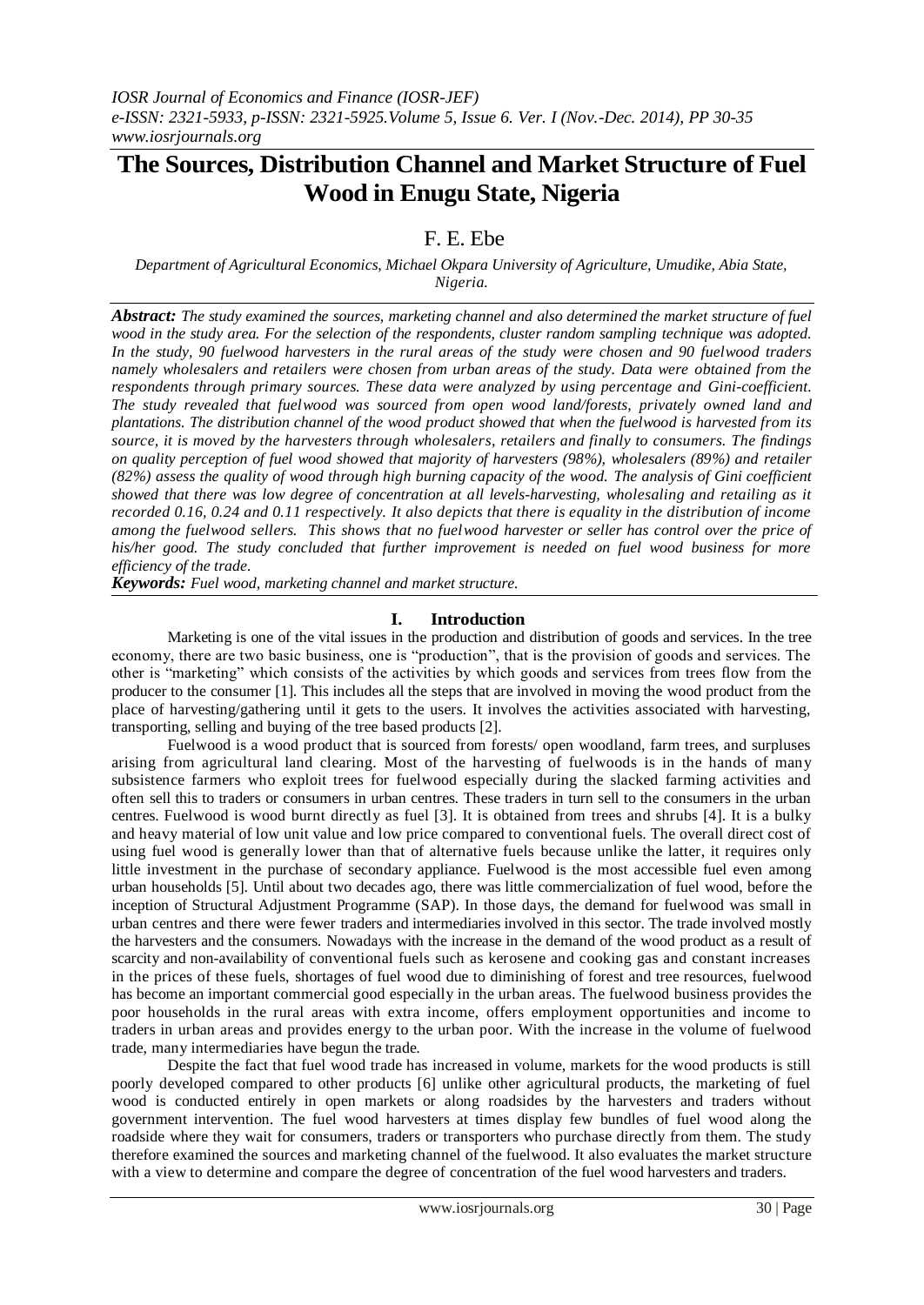## **II. Methodology**

For the purpose of the study,, cluster random sampling technique was adopted for selection of harvesters. Enugu State was divided into three agro-ecological zones in line with political zonal structure. The zones are Enugu East, Enugu West and Enugu North. In each of the zones, sampling frame of clustercommunities where fuelwood are harvested in large quantities and traded or supplied to middlemen or consumers is compiled. The list of the communities compiled served as a sample frame. From the sample frame made in the three zones, nine rural communities were chosen i.e. three from each zone. The communities chosen were Amorji Nike, Ugwogo Nike and Amokpo Agu in Enugu East zone. In Enugu West, Enugu Agu Achi, Ahani-Achi and Mmam-Ugwoba while those selected in Enugu North were Eha-Ndiagu, Opi-Agu and Obimo. From each of the nine communities selected, 10 households that harvest and supply fuelwood to traders/middlemen in the urban areas were randomly chosen. Therefore, a total of 90 households/respondents that harvest and supply fuel wood were selected for the study.

For the selection of the traders (middlemen) three urban areas were chosen, namely: Enugu, Nsukka and Oji-River. This is because it is in the urban areas that fuelwood traders are concentrated, secondly urban people depend heavily on purchased fuelwood as most of them do not have the opportunity to source the fuel wood by themselves.

In the urban centres, fuelwood wholesalers usually stay together at some locations with large size of heaps of fuelwood; their staying together makes them to form association. Therefore, for the selection of the wholesalers, cluster random sampling was used. The urban markets used were Abakpa Nike Enugu, Nsukka urban and Oji-River urban. The register of the fuelwood association in each of the urban centres was used as sample frame. From the register, 15 respondents were randomly selected as fuelwood wholesalers. From the three urban centres, 45 wholesalers were randomly chosen for the study.

For the selection of the retailers in the urban centres, fuelwood retailers were often seen scattered in the streets with small sizes of heaps of fuelwood. In each of the urban centres, cluster of the fuelwood retailers was made. The clusters of the retailers used were Abakpa Nike Enugu, Ugwunzu in Oji River and Odenigbo in Nsukka.

A list of the fuelwood retailers in the clusters was compiled to serve as a sample frame, 15 respondents were randomly chosen from the sample in each of the urban area. In the three urban areas, a total of 45 retailers were selected and served with questionnaires. Therefore in all, 90 traders were used for the study.

Data for the study were collected from primary sources. The data obtained from the fuelwood harvesters included sources of fuelwood, types and quality of wood gathered and supplied, distributive channel, quantity of fuel wood supplied per period and prices of a tonne of fuel wood per period. For the middlemen (traders) information obtained from them included sources of their products, type and quality of wood purchased and sold, distributive channel of the wood, purchasing and selling prices per tonne for every month between April, 2005-March, 2006.

Statistical method by using percentage was used in analyzing the sources, quality of the fuelwood and part of market structure. The degree of concentration at each level of the harvesters, wholesalers and retailers was measured with Gini coefficient. Gini coefficient measures the degree of elements. It compares the Lorenz curve of a ranked empirical distribution with line of perfect equality. The Gini coefficient ranges between 0 where there is no concentration (perfect equality) and 1 where there is total concentration (perfect inequality) [7]. For instance a coefficient of 0.2 represents a lower level of inequality while 0.6 represents a situation where powerful elites dominate the economy. Gini coefficient that is greater than 0.35 are high indicating inequitable distribution meaning high inefficiency in the market structure [8, 9 and 10]. Market concentration implies competition and this is measured by Gini coefficient. [11]. Brain and Jean-Paul (2005) used this tool to determine and compare the competition among traffic in various terminals. Therefore, Gini coefficient was used to found out the level of competition at each level among the harvester and the middlemen. To find the concentration of harvesters, wholesalers and retailers in the fuelwood market in the state, Gini coefficient was employed. The computation was based on sales revenue generated by the market participants (harvesters, wholesalers and retailers) on fuelwood. The revenue realized by the market participants in each zone for the period of the (April, 2005 to March, 2006) was used for the study. The computation formula used is shown thus;<br> $k=n-1$ 

$$
G = l - / \sum_{k=0} ( \partial X_{k-1} - X_k ) ( \partial Y_{k-1} + Y_k /
$$

Where

G= Gini coefficient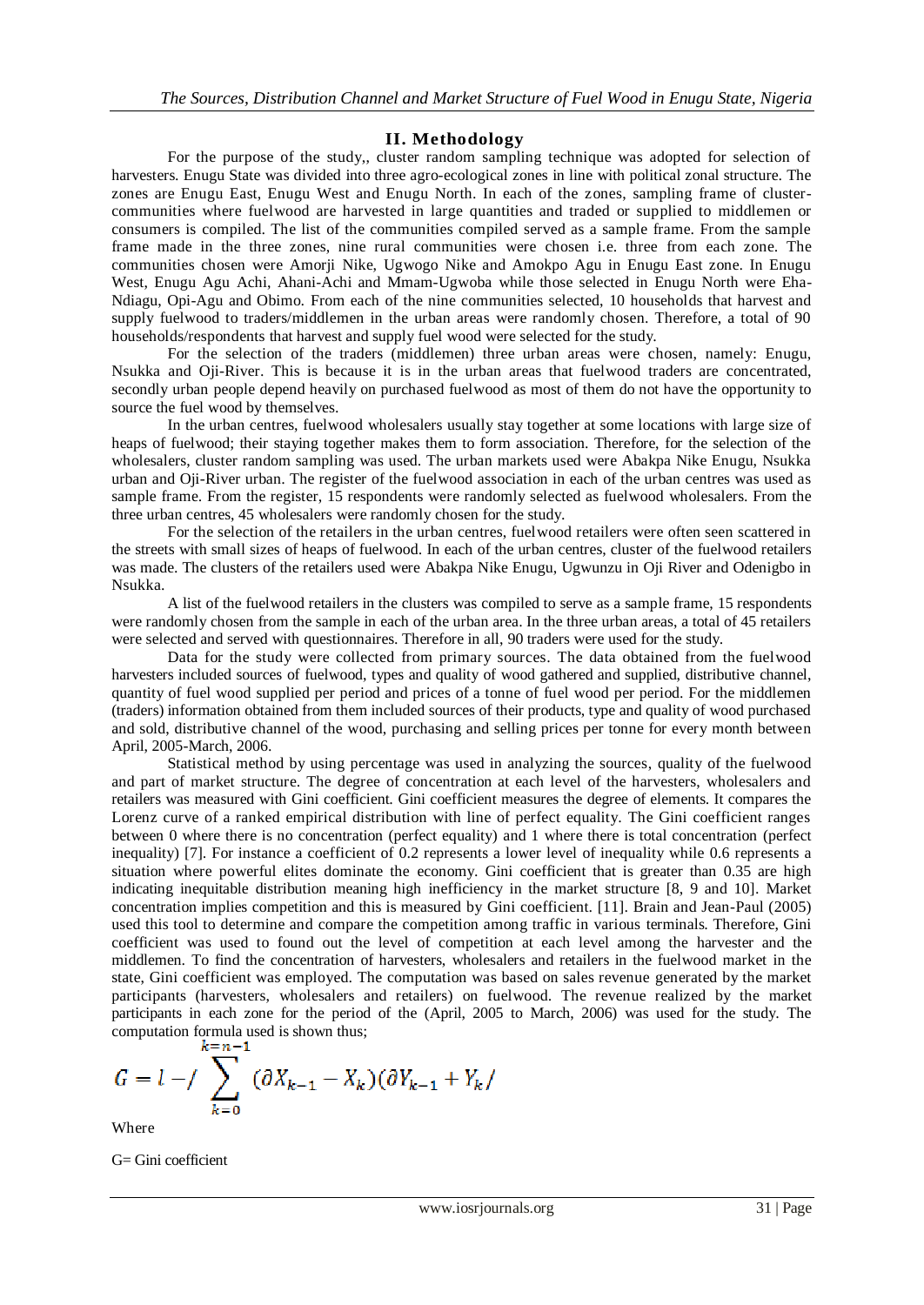$\partial^{X=}$  Population share

Y= Sales revenue share

X= Cumulated proportion of the population variable

Y= Cumulated proportion of the sales revenue

## **III. Results and Discussion**

#### **Sources and Distributive Channel of Fuelwood**

Fuel wood is one of the most important sources of energy in Enugu State for domestic, traditional industries and commercial purposes. It is sourced from areas where it is transported to urban markets where the middlemen perform various functions. In the trade, the harvesters, middlemen and consumers link themselves. The linkage forms the marketing distribution channels. Therefore the distribution channel through which the fuel wood passes is shown in figure 1 below. Also the areas from where the respondents sourced the fuel

wood is shown in table 1 below.



Trees felled from privately owned land 29 Multiple responses recorded Figure 1: Market distribution channel for FW

> Sources of fuelwood Agric land clearing, forest/open wood land private land and plantation

From table1 above, it shows that 100% of harvesters sourced fuelwood from forest/open wood land, 48% agricultural land clearing, and 29% privately owned land and 14% from plantation. The source from plantation came from government plantation located at Oji-River. The figure 1 depicts that the fuelwood is sourced by the harvesters. The harvesters then sell the goods to the wholesalers, retailers, consumers or transporters. The fuelwood is supplied in form of large pieces or trunk wood.

The wholesalers purchase the goods from the harvesters, transporters in form of large pieces or trunk wood. They later sell such wood to the retailers or chop them into smaller pieces either for sale to retailers or sell directly to consumers. The wholesalers who were non-indigenous to the communities where the fuel wood is sourced often buy the trees from the communities, fell, assemble, split and transport them to the cities where they resize and tie them in bundle and sell to larger consumers - commercial enterprises.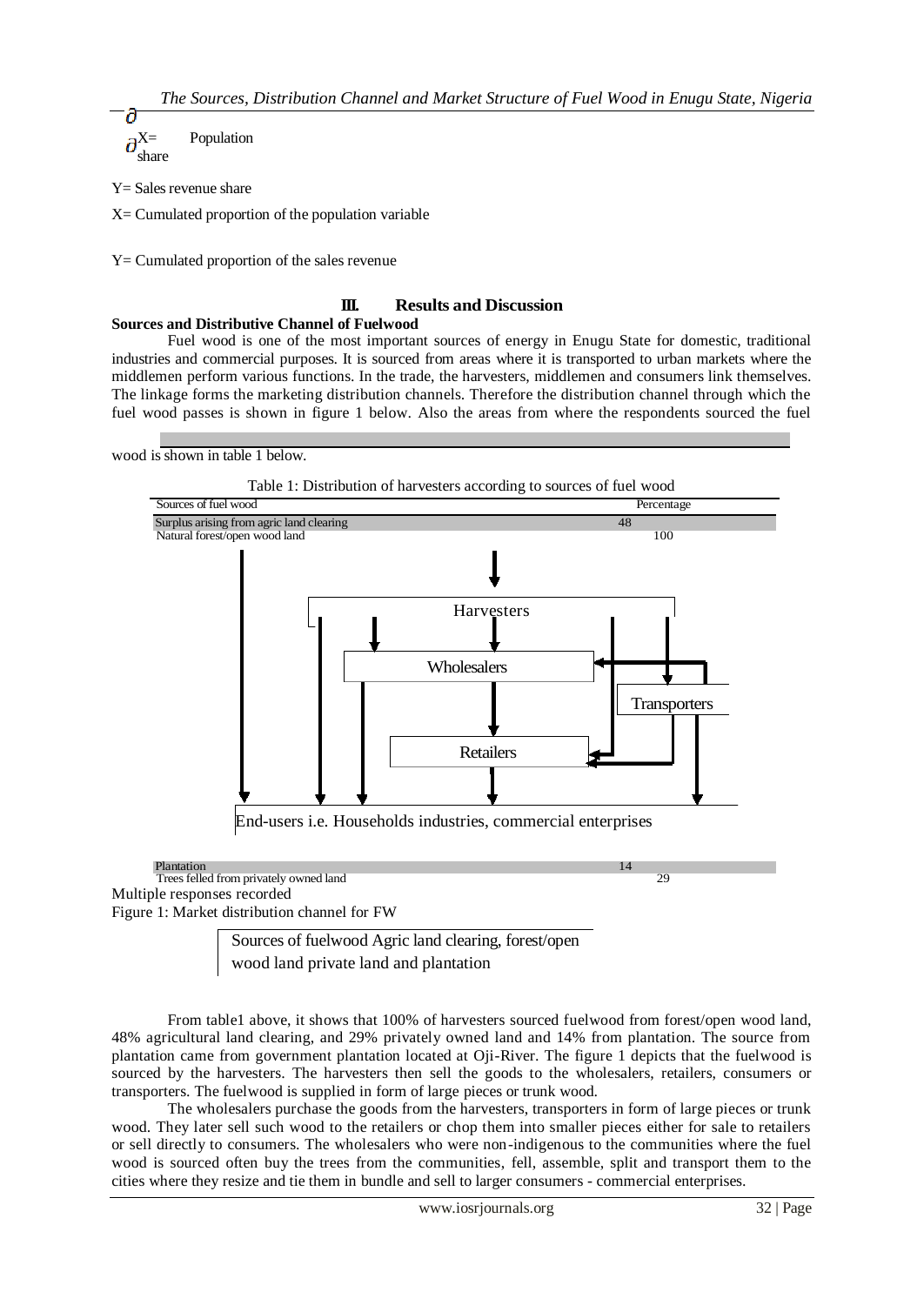The retailers buy from the wholesalers, transporters or the harvesters directly. The retailers in turn chop the wood into smaller pieces and sell them to the end-users.

The transporters are not purely in the distributive system of the fuelwood. They are those who convey goods from urban to rural areas. On their return trip to urban centre, instead of going back to the urban centre empty, they decide to buy the fuelwood, maybe along the road or in the farm and sell to those that need it. They sell either to retailers, wholesalers or consumers such as restaurants, bakeries and local brewing industries. These people sell at cheaper rate than those who are into the trade proper.

The big consumers e.g. bakeries and restaurants/hotels often bye pass the system by either buying directly from the harvesters, wholesalers or retailers. They employ their own labour to cut and transport the fuel wood to the factory.

#### **Quality Perception of Fuelwood by Buyers and Sellers**

#### **Table 2: Distribution of fuelwood harvesters, wholesalers and retailers according to criteria used in assessing the quality of the fuelwood**

| <b>Criteria</b>                          | <b>Harvesters</b><br>Percentage | <b>Wholesalers</b><br>Percentage | <b>Retailers</b><br>Percentage |
|------------------------------------------|---------------------------------|----------------------------------|--------------------------------|
| High burning capacity                    | 98                              | 89                               | 82                             |
| Maturity of the tree                     |                                 | 29                               |                                |
| Less smoky                               | 69                              | 33                               | 38                             |
| Production of good charcoal and less ash | 50                              | 56                               | 40                             |

Multiple responses recorded

The market participants (wholesalers, retailers and harvesters) assess the quality of the wood through the knowledge of the tree that produces the fuelwood. The buyers and sellers observe the wood physically. They claimed that most often, white wood produce low grade of fuelwood while dark red and hardwood produce high quality fuel wood.

Majority of the harvesters (98%), wholesalers (89%) and retailers (82%) assess the quality of the wood through high burning capacity. The assessment of the wood through maturity of the tree ranked the least as it recorded 11% harvesters, 29% wholesalers, and 13% of retailers respectively. This implies that the maturity of the tree does not determine the quality of the wood.

The overall result shows that high burning capacity had the largest proportion of the criteria. This implies that the wood burns high, quickens the cooking with less constant watch and gives less smoke. The wood that has such quality is referred to as high quality wood in terms of cooking.

#### **IV. Determination of Market Structure**

Market structure includes number of firms, size of the firms and their size distribution, the degree of concentration and the ability of firms to differentiate their products and the barriers to entry into the industry [9]. One of the ways of determining the market structure is through concentration, and this is shown in the table below. Table 3: Analysis of Gini coefficient for determining the degree of concentration for the fuel wood market participants

| Zones                  | Enugu       | <b>Nsukka</b> | Oji-River   | <b>Total</b> |
|------------------------|-------------|---------------|-------------|--------------|
| Sales revenue          | N14,172,900 | N 10,910,200  | N 6,759,300 | N31,842,400  |
|                        |             |               |             |              |
| Population share $(X)$ | 0.3335      | 0.3335        | 0.3335      | 1.0005       |
| Sales revenue          | 0.4451      | 0.3426        | 0.2123      | 1.00         |
| Share $(Y)$            |             |               |             |              |
| $\partial X$           | 0.3335      | 0.667         | 1.0005      |              |
| $\partial Y$           | 0.4451      | 0.7877        | 1.000       |              |
|                        | 0.3335      | 0.3335        | 0.3335      |              |
|                        |             |               |             |              |
|                        | 0.4451      | 1.2328        | 1.7877      |              |
|                        |             |               |             |              |
| $A^*B$                 | 0.1484      | 0.4111        | 0.5969      |              |
| $\sqrt{\Sigma(A^*B)}$  |             |               |             | 1.1557       |
| $/(1-\Sigma(A^*B))$    |             |               |             | 0.156        |
|                        |             |               |             | 0.16         |
| G                      |             |               |             |              |

| Table 3: Gini coefficient for Harvesters |  |  |  |  |
|------------------------------------------|--|--|--|--|
|------------------------------------------|--|--|--|--|

#### **Table 4: Gini coefficient for Wholesalers**

| T ADIC T. GHILLOCHICIGHI IVI V HOICSAICI S |             |              |             |              |
|--------------------------------------------|-------------|--------------|-------------|--------------|
| Zones                                      | Enugu       | Nsukka       | Oii-River   | Total        |
| Sales revenue                              | N24.826.150 | N 13.491.500 | N 8.467.900 | N 46,785,650 |
| Population share $(X)$                     | 0.3335      | 0.3335       | 0.3335      | .0005        |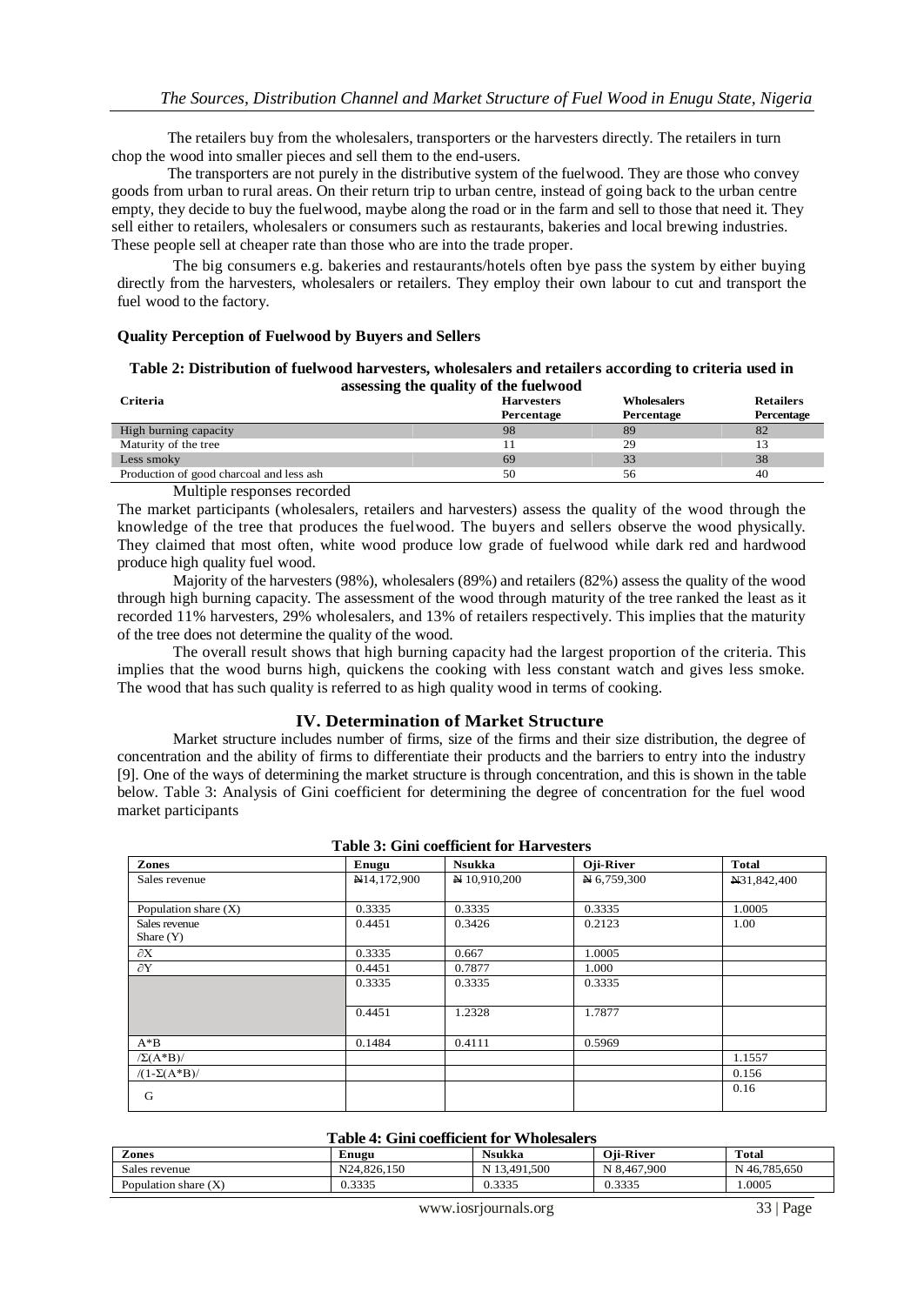| Sales revenue<br>Share $(Y)$ | 0.5306 | 0.2884 | 0.1810 | 1.000  |
|------------------------------|--------|--------|--------|--------|
|                              |        |        |        |        |
| $\partial X$                 | 0.3335 | 0.667  | 1.0005 |        |
| $\partial Y$                 | 0.5306 | 0.8190 | 1.000  |        |
|                              | 0.3335 | 0.3335 | 0.3335 |        |
|                              | 0.5306 | 1.3496 | 1.8190 |        |
| $A^*B$                       | 0.1770 | 0.4501 | 0.6066 |        |
| $\sqrt{\Sigma(A^*B)}$        |        |        |        | 1.2337 |
| $/(1-\Sigma(A^*B))$          |        |        |        | 0.2337 |
| G                            |        |        |        | 0.24   |

## **Table 5: Gini coefficient for Retailers**

| Zones                        | Enugu       | <b>Nsukka</b> | Oji-River    | <b>Total</b> |
|------------------------------|-------------|---------------|--------------|--------------|
| Sales revenue                | N23,830,300 | N 17,410,500  | N 14,632,400 | N 55,875,200 |
| Population share $(X)$       | 0.3335      | 0.3335        | 0.3335       | 1.0005       |
| Sales revenue<br>Share $(Y)$ | 0.4265      | 0.3116        | 0.2619       | 1.000        |
| $\partial X$                 | 0.3335      | 0.667         | 1.0005       |              |
| $\partial Y$                 | 0.4265      | 0.7381        | 1.000        |              |
|                              | 0.3335      | 0.3335        | 0.3335       |              |
|                              | 0.4265      | 1.1646        | 1.7381       |              |
| $A^*B$                       | 0.142       | 0.388         | 0.580        |              |
| $\sqrt{\Sigma(A^*B)}$        |             |               |              | 1.110        |
| $/(1-\Sigma(A^*B))$          |             |               |              | 0.110        |
| G                            |             |               |              | 0.11         |

The analysis of Gini coefficient for the determination of degree of concentration as shown in tables 3, 4, and 5 show that Gini coefficient for harvesters, wholesalers and retailers were 0.16, 0.24 and 0.11 respectively which indicate that the three levels depict low concentration. This implies that at any of the levels, none of the harvesters, wholesalers or retailers could control a large share of fuelwood supply or influence the supplies either by increasing or reducing the quantity being supplied thereby influence the price. No one controls the significant portion of the market. Therefore none could influence the market price of his goods through his own decision or action. This means that market force prevails in the fuel wood market.

In comparing the degree of concentration of harvesters, wholesalers and retailers there was highest degree of concentration at wholesale level, followed by harvesting and lastly retailing. This reason adduced for this was that wholesalers trade association which makes them to be more organized, possess more capital and most of them take fuelwood business as their sole trade. This implies that they put all their available resources for the progress of the business, while at other levels (harvesting and retailing) most of them take it as part time business.

# **V. Conclusion**

The study examined the sources, distribution channel and market structure of fuel wood in Enugu State. The result showed that fuel wood was sourced from open wood land/forest, privately owned land and plantation by the harvesters. Then the wood is moved from the harvesters to wholesalers, retailers and finally to consumers. The result on quality perception of fuelwood indicated that majority of the harvesters (98%), wholesalers (89%) and retailers (82%) assess the quality of the wood through high burning capacity. The analysis of Gini coefficient showed that there was low degree of concentration at all levels- harvesting, wholesaling and retailing as it recorded 0.16, 0.24 and 0.11 respectively. This implies that no one at any level of fuel wood market controls large share of proportion of the business. This means that market force prevails.

The overall result showed that like other agricultural product, fuelwood is moved from its sources through the harvesters, wholesalers, and retailers down to the consumers. At the structural level fuelwood market exhibited perfect market structure where none of the participants was in control of the operation of the business. The study therefore concludes that there is need for further improvement on fuelwood business because the participants are not well organized.